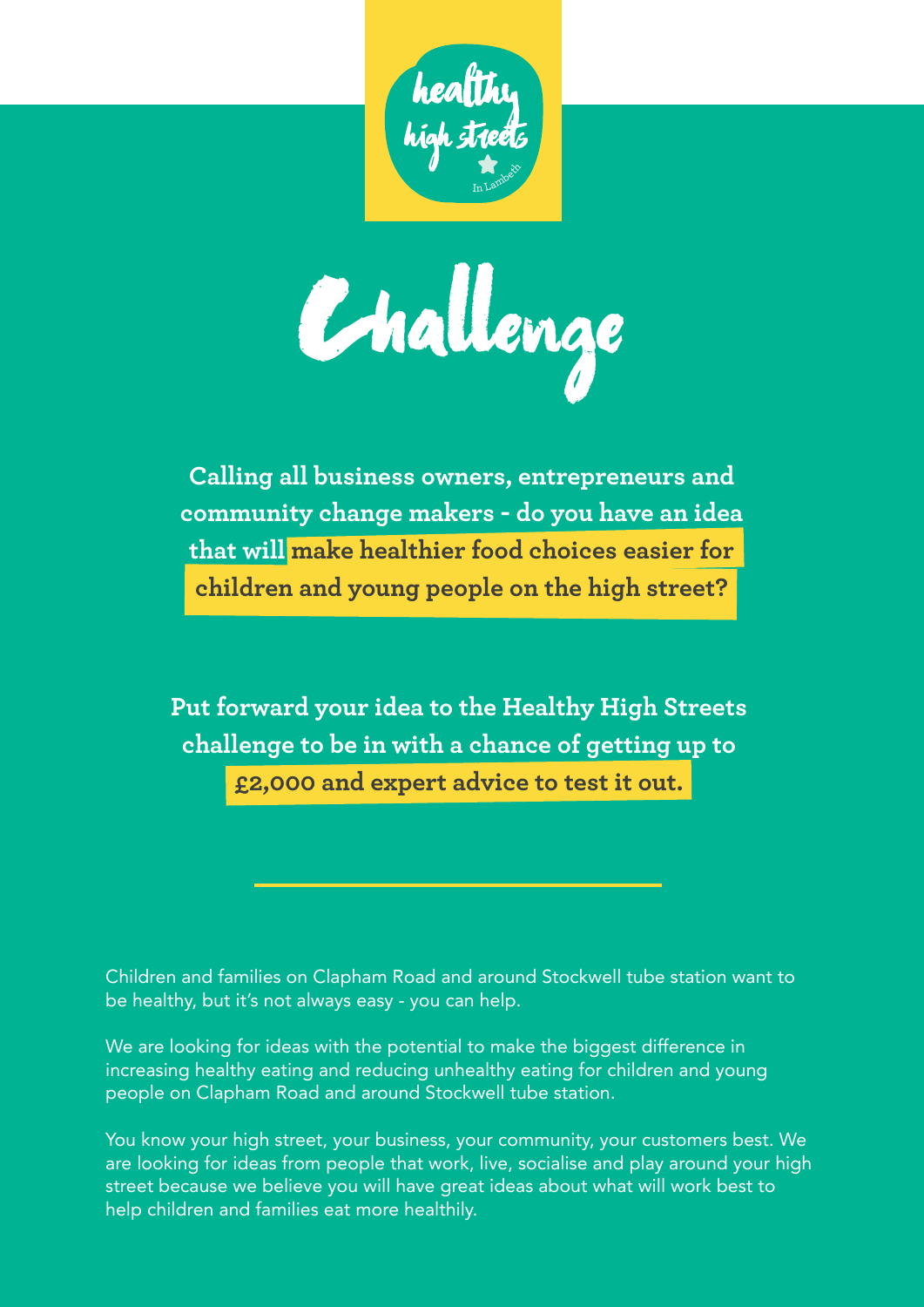# **Why should I take part?**

Taking part in the challenge is a chance to try something new and make a difference in your community.

If you are a business then taking part could raise your profile, help you get to know your customers and community better, bring you more customers, increase your profit.

# **Who can submit an idea?**

Anyone. Businesses, groups of businesses, social enterprises, individuals and organisations can apply - on their own or in teams with others.

# **The best ideas**

The person, team or teams that have the best idea or ideas will be given up to £2,000 to try the idea out for nine weeks.

We also have experts to help you develop and test your idea to find out how successful it could be, as well as promoting you and your idea.

If the ideas that are tested on the high street are successful they could go on to get further funding.

We are looking for the idea or ideas that have the most potential to:

Make a difference - helping children and families make more healthy and less unhealthy food choices.

Be possible - we encourage ambitious and creative ideas; we also want to know that they can be realistically set up and tested quickly.

Be long lasting - ideas need to have a good chance of making a difference into the future.

Spread - we encourage ideas which are fairly simple to understand and easy to get up and running. This way they can be adopted by other businesses, high streets or communities.

## **How does the challenge work?**



### **Step 1 - Come to our ideas event**

Sign up for the ideas event online (bit.ly/2zhmqn1), which will be held at Stockwell community centre, 1 Studley Rd, SW4 6RA on 13th December. You can drop in at any time between 1-5pm. At this event you will have the chance to find out what local residents think about healthy food on the high street, learn from examples of ideas from elsewhere and develop your idea with support from experts. Come along with your own idea, or join us to meet others to work on ideas together.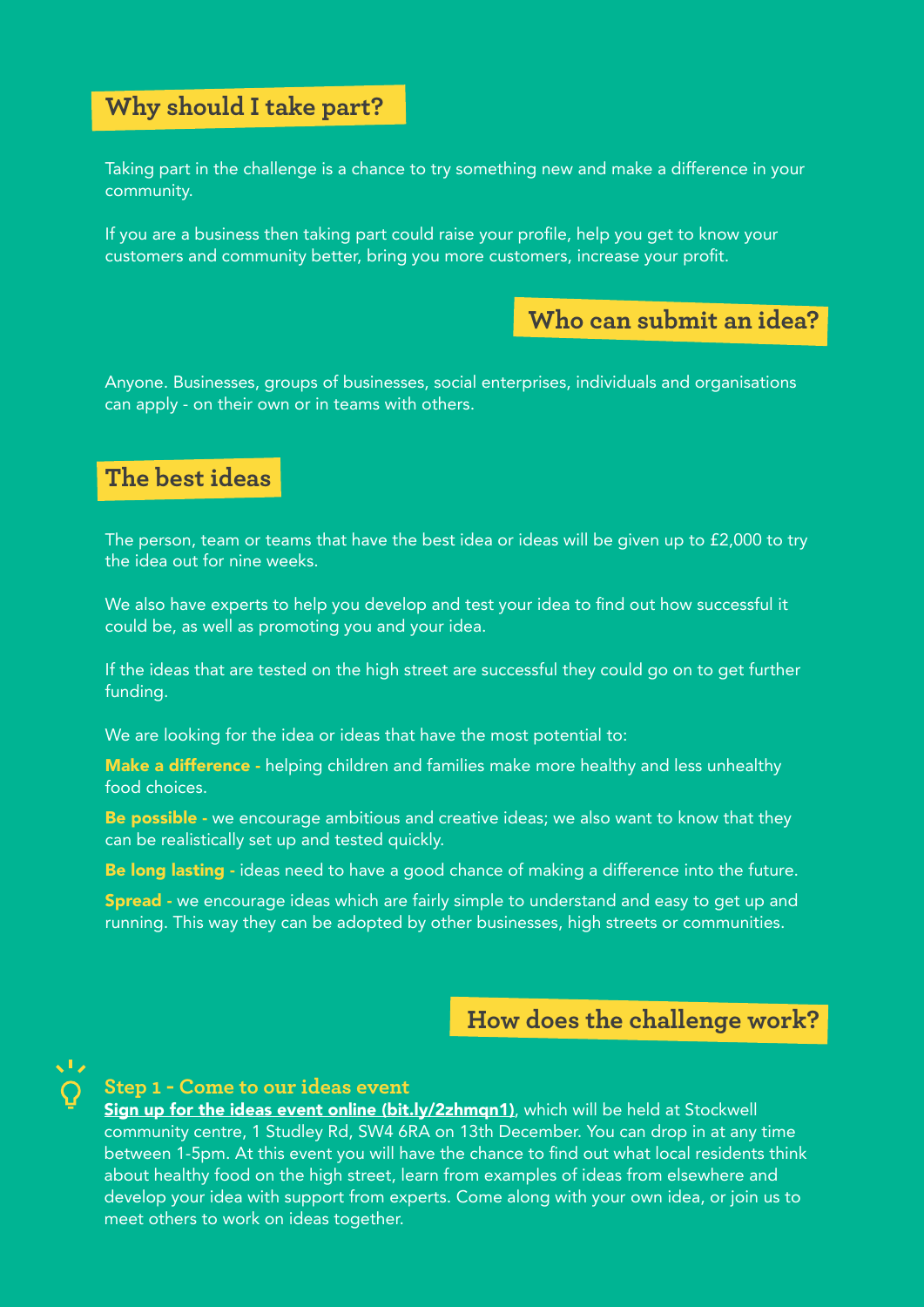## **Step 2 - Send us your ideas**

Please send us your idea using the online form (https://vickip.typeform.com/to/qaH6oa) by 10th January 2018, 12 noon. The form just asks you a few questions about who you are, what your idea is, why you think it will work and what is needed to make it happen. Please contact Un-Jeong Ko (unjeong.ko@innovationunit.org; 020 7250 8067) if you need any help, or if you need to send us your idea another way (for example via a video if completing the form isn't possible).

## **Step 3 - Choose the best ideas**

The people behind the best ideas will have the chance to tell local people and businesses and our judges about the idea at a second event at the end of January. Even if you haven't been invited to present your idea at this event you will still be able to come along and say which of the other ideas you think are best.

The judges will listen to the ideas, get local opinions on which are best, and then chose the most promising idea. They will decide on which ideas have the most potential to:

#### Make a difference

Judges will look out for ways that the idea makes healthy choices easier, which could mean healthier choices being more visible, easier to get to, cheaper, or more attractive to children and families. Judges will also look out for ways that the idea could lead to people making less unhealthy choices, such as less unhealthy options being available or being harder to get to. Judges will look for changes to the way things already happen. They will also look at any information you have to suggest your idea could work - for example feedback from customers or what you've noticed about the choices people make.

#### Be possible

The best ideas won't need lots of permissions and regulation. There will be realistic chances of the idea being paid for, set-up and managed quickly. It's good if you can show that you already have people who are interested in getting involved - eg. to help you set up the idea, to use it, or as customers. This doesn't mean ideas can't be really ambitious and creative, they should just be realistic too.

#### Be long-lasting

Ideas need to have a good chance of making a difference into the future.

#### Spread

**£**

Judges are looking for ideas that could work on a bigger scale or be copied by other businesses, high streets or communities, which is more likely if the idea is fairly simple to understand and easy to get up and running.

## **Step 4 - Promote & test out the best idea or ideas**

The winning team or teams will get advice and up to £2,000 to help them test the idea for a minimum of nine weeks on the high street. We will also promote the best idea or ideas locally and beyond.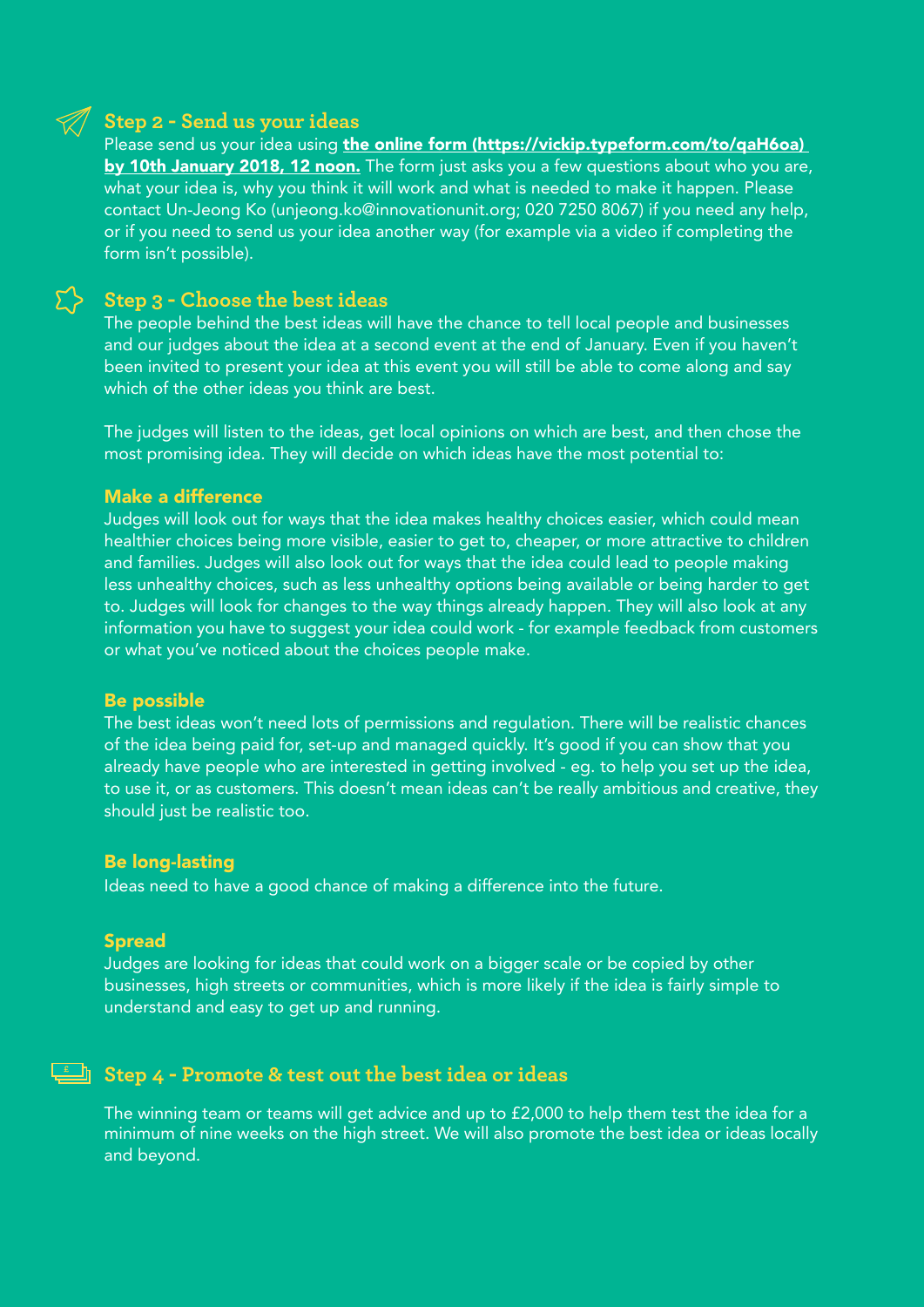We are Healthy London Partnership, Guy's and St Thomas' Charity, Battersea Power Station Foundation, Haringey, Lambeth and Southwark Councils, Hyde Foundation, and the Innovation Unit. Together we are running the Healthy High Streets project on three of London's high streets to transform the way people make food choices and to make it easier for children and young people to eat healthily.

# **FAQ**

**Q** What do we mean by 'healthier choice'?

**A** By healthier we mean choosing food that is more nutritious and lower in calories, saturated fat, sugar and/or salt. Ideas might also involve making healthier choices related to physical activity, alongside food choices.

**Q** What children do the ideas have to have an impact on?

**A** For this challenge ideas can focus on any age children, from early years through to primary-school aged children and adolescents. What we're interested in is the level of impact an idea could have.

**Q** What can I spend the money on if my idea is chosen?

**A** The money is to help you test out your idea on the high street; to help cover any expenses you might have, for example buying new equipment or marketing your idea.

**Q** Do I have to be based on Clapham road and around Stockwell tube station to apply?

**A** No, you can be based anywhere in the UK. We recommend though if you are based outside of the local area that you partner up with local people and/or businesses to give your idea a better chance of working in that area.

**Q** Can I apply as an individual?

**A** Yes, although we strongly recommend you at least talk with others in the community, especially local businesses, to partner-up on your idea and to help demonstrate that it could work.